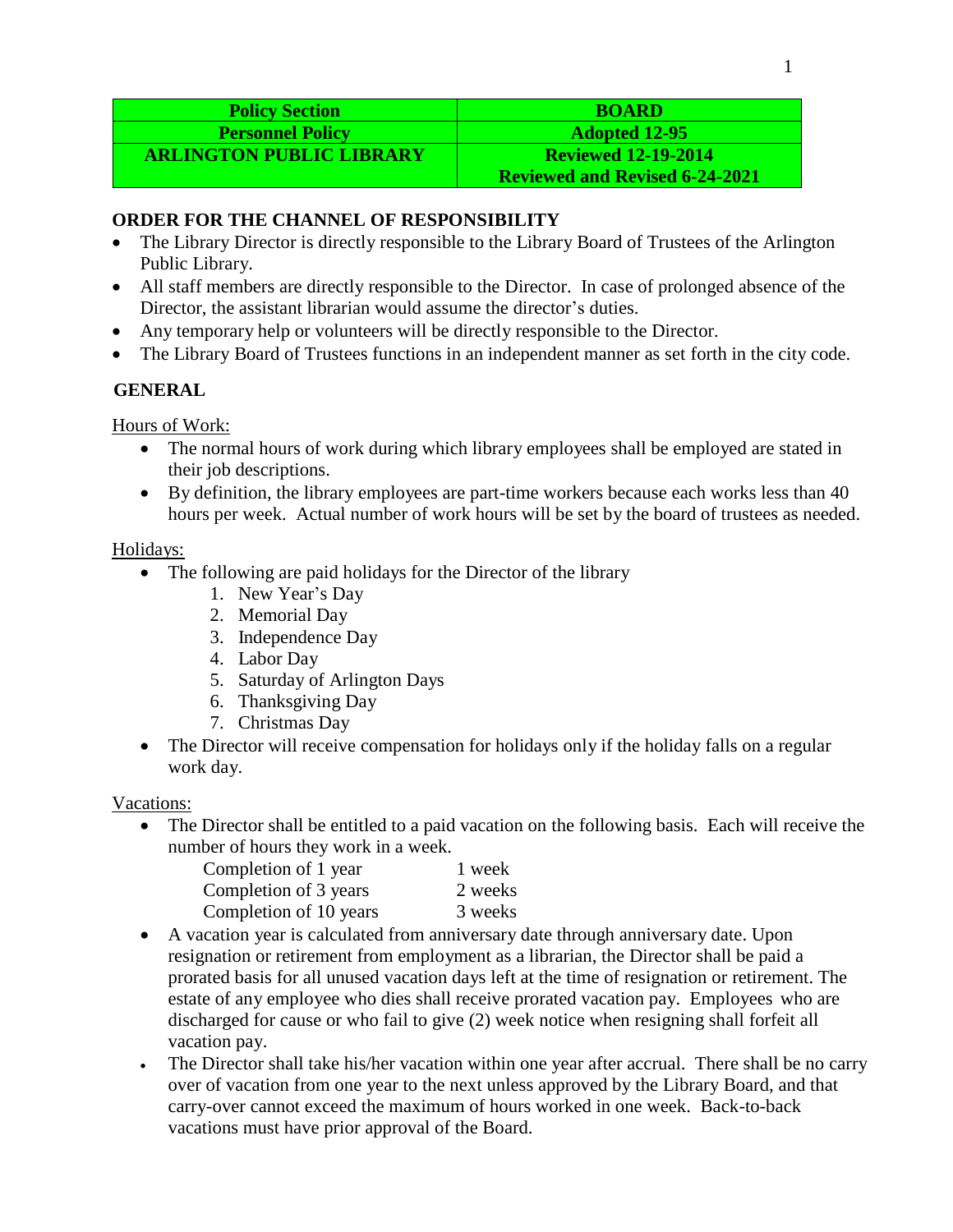- No vacation time will be accrued during a leave of absence.
- In no case can vacation time be advanced before it is earned.
- All leave times must be scheduled with the Director. This is necessary in order to maintain the operating efficiency of the library.

## Record and Payroll:

- The Library Director and the city clerk shall maintain a personnel record for each employee of the library showing his or her name, title of position held, the department to which assigned, salary, changes in employment status, evaluations and such other information as may be considered pertinent. Each library employee is responsible for notifying the director or city clerk of any changes to their personnel record, i.e., name, address, telephone number, etc.
- The city clerk is responsible for payroll and records.
- The records will be submitted to the city clerk on a monthly basis for computation of pay. It shall be the responsibility of the library director to insure the accuracy and timeliness of each record submitted.
- Salary will be at an hourly rate determined by the Library Board of Trustees on the basis of the employee's qualifications and will be paid monthly. Annual raises, based on performance evaluations, may be awarded according to availability of funds.

## Director Benefits:

 Includes IPERS and Workmen's Compensation, the same as for other city employees.

# Evaluation:

 All employees will be evaluated annually. The evaluation of the director is done by the Board of Trustees. Evaluation of the assistant librarian and other staff will be done by the library director. These evaluations will be reported to the board. The employee shall receive a copy of their evaluation and shall be given the opportunity to respond to their evaluation. Evaluations and letters of recommendation and/or complaint will be kept on file at the library.

### Non-Discrimination:

- No appointment or termination of employment shall be decided or influenced in any manner by a person's race, creed, sex, age, national origin or marital status.
- No question on the employment application form or in any other personnel proceedings shall elicit information concerning the political or religious opinions of any applicant or employee.

# Recruitment and Selection:

 All openings for library positions will be advertised in the local newspaper or posted at least 10 days in the library. The appointment of the Director is the responsibility of the Board of Trustees. The Director shall recommend to the board the appointment and specify the duties of other employees, and shall be responsible for the proper direction and supervision of the staff. Employees, other that the assistant librarian, may be appointed by the Director without prior board approval, provided that such appointment is reported to the board at its next regular meeting.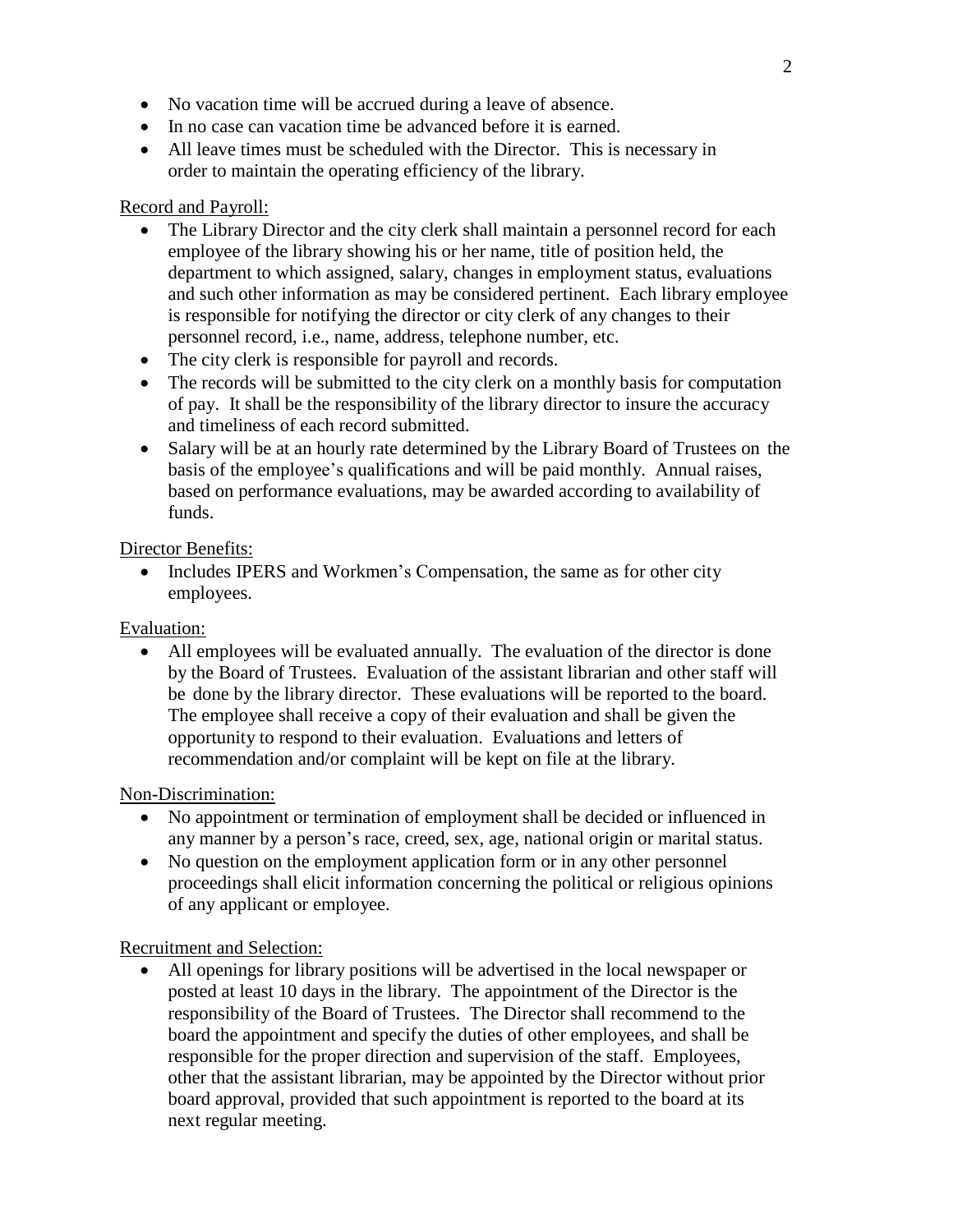## Probationary Period:

 Each new staff member shall be considered to be on probation for three months. If the Board of Trustees and/or the director wish to terminate the employee for reason of unsuitability during the probationary period, it may be done without right of appeal. A review of the employee's work performance is made after one month and again at the end of the probationary period. This performance evaluation is discussed with the employee by the director and/or the Board of Trustees if appropriate. Probation time may be extended if deemed necessary by the director, but may not exceed an additional three months. Time worked during a probationary period will be counted toward vacation and sick leave eligibility.

## Conduct:

 An employee's attitude toward the public and other staff members will always be courteous and cooperative. Being properly dressed and exhibiting good manners is expected of all employees.

# Resignations:

 All staff resignations will be addressed to the Director in writing. The Director's written resignation to the board should give at least 30 days notice. Other staff members should give at least 2 weeks written notice of their intention to resign.

## Termination:

• Failure to satisfactorily perform assigned duties, inefficiency, insubordination, incompetence, or conduct which adversely affects an employee's performance or reflects badly on the library shall be cause for termination.

### Grievances:

- Line of authority: 1) Director, 2) Library Board
- All grievances must be given in writing to the director. One month will be allowed for a written decision or response. The final decision rests with the board.

# Outside Activities:

- An employee shall not become involved in any outside activity which requires so much time that it affects his or her job performance, attendance or efficiency.
- An employee shall not engage in any other field of employment, activity or enterprise which is inconsistent, incompatible or in conflict with duties as a librarian, or with the duties, functions and responsibilities of the library.

# Reimbursable Expenses:

 Library employees are encouraged to attend classes for education development. For this purpose funds will be made available, as the budget permits, for registration, mileage, meals, etc. The staff member will receive compensation for only the hours they would have regularly worked. Affiliations with professional associations are also encouraged. Approvals for these expenditures are made by the Board of Trustees.